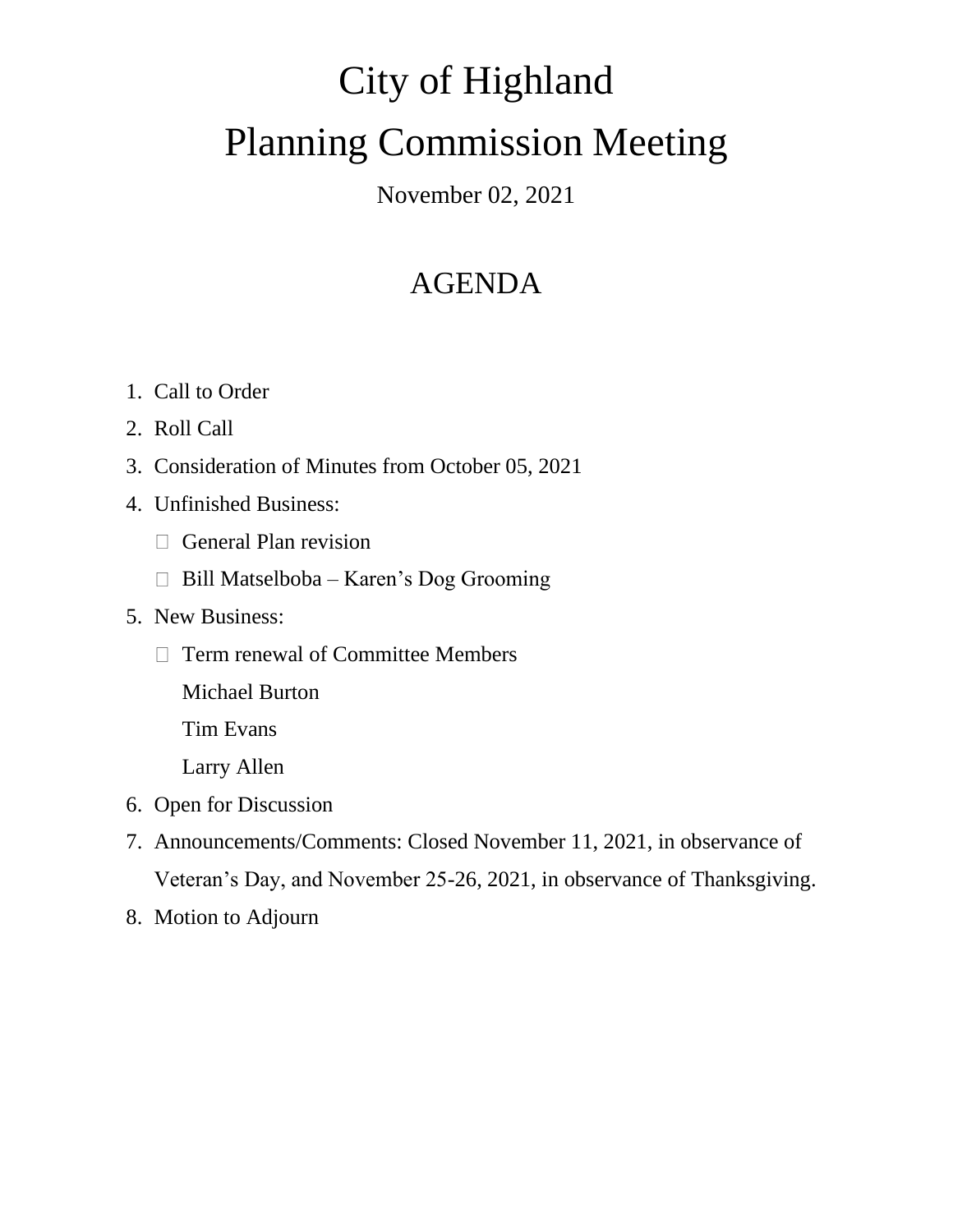### **CITY OF HIGHLAND PLANNING COMMISSION MEETING October 05, 2021**

 The regular meeting of the Planning and Zoning Commission for Tuesday, October 05, 2021, was called to order at 5:34 pm by Chairperson Kenneth Massey. During roll call the following Commissioners answered to their names: Tim Evans, Jeff Kamps, Roy Johnson, Larry Allen, Ryan Lamb, and Michael Burton. Also present were Clerk Edith Elliott, Mayor Russell Truitt, guests Ronnie Cook, Bill and Karen Matselboba, and Darell Matson.

#### **Consideration of September 07, 2021, Minutes:**

 Chairperson Massey asked for approval of the September 07 , 2021, minutes. Commissioner Johnson made a motion to accept the minutes, which was seconded by Commissioner Lamb. Minutes were passed and accepted with a roll call vote as follows: Kamps: Y/ Johnson: Y/ Evans: Y/ Allen: Y/ Lamb: Y/ Burton: Y.

Votes to accept and approve: **6 Yea's, 0 Nay's**

#### **Old Business**

The commission tabled the review of General Plan as there were several guests on the agenda.

#### **New Business**

 Mr. Ronnie Cook presented to the committee his plans for converting part of his property at 2530 Hwy 62/412, into a food truck venue. He explained he also has interest in allowing consignments on the other side of the property. After explaining his plans to the committee for a total of five (5) trucks, he was informed that each truck would require its own source to empty waste and the onboard tanks, and that each one would need its own water and electric source. They would also have to be a certain amount of space apart.

 Mr. Bill Matselboba and his daughter Karen Matselboba, gave the committee their plans for a dog kennel with an apartment on their property located at, 2323 Hwy 62/412. Mr. Darrell Matson offered how the building would sit on the property, and if approved, would only need to be 400-500 square feet.

#### **Discussion**

 Mr. Cook's proposal was discussed among the commissioners. Commissioner Burton expressed his concerns of the hand drawn plan not being complete. He suggested a more detailed, complete set of build plans and a plat plan. The commissioners agreed that food trucks were already heavily regulated by the Health Department, so no further guidance would be required. Commissioner Evans pointed out there was not anything in the General Plan. Commissioner Kamps expressed his concerns over appearance and parking. Chairperson Massey stated that if the food trucks were all in one location, then the overall appearance of the city would not be affected as if they were randomly through town. Mr. Cook is to return to the next meeting with a complete set of plans, including a plat plan.

 Mr. and Ms. Matselboba's plans were discussed. Commissioner Evans requested a plat plan and a copy of the survey showing in detail the size of the property, as the size of the lot is in question. Mayor Truitt stated that the property in question may be too small. Chairperson Massey pointed out that there were also easements to be considered. Commissioner Allen recited the procedures to present plans to the committee. After much discussion, Mr. Matselboba was instructed to return to the next meeting with a copy of the survey and a plat plan with clearer details of the project.